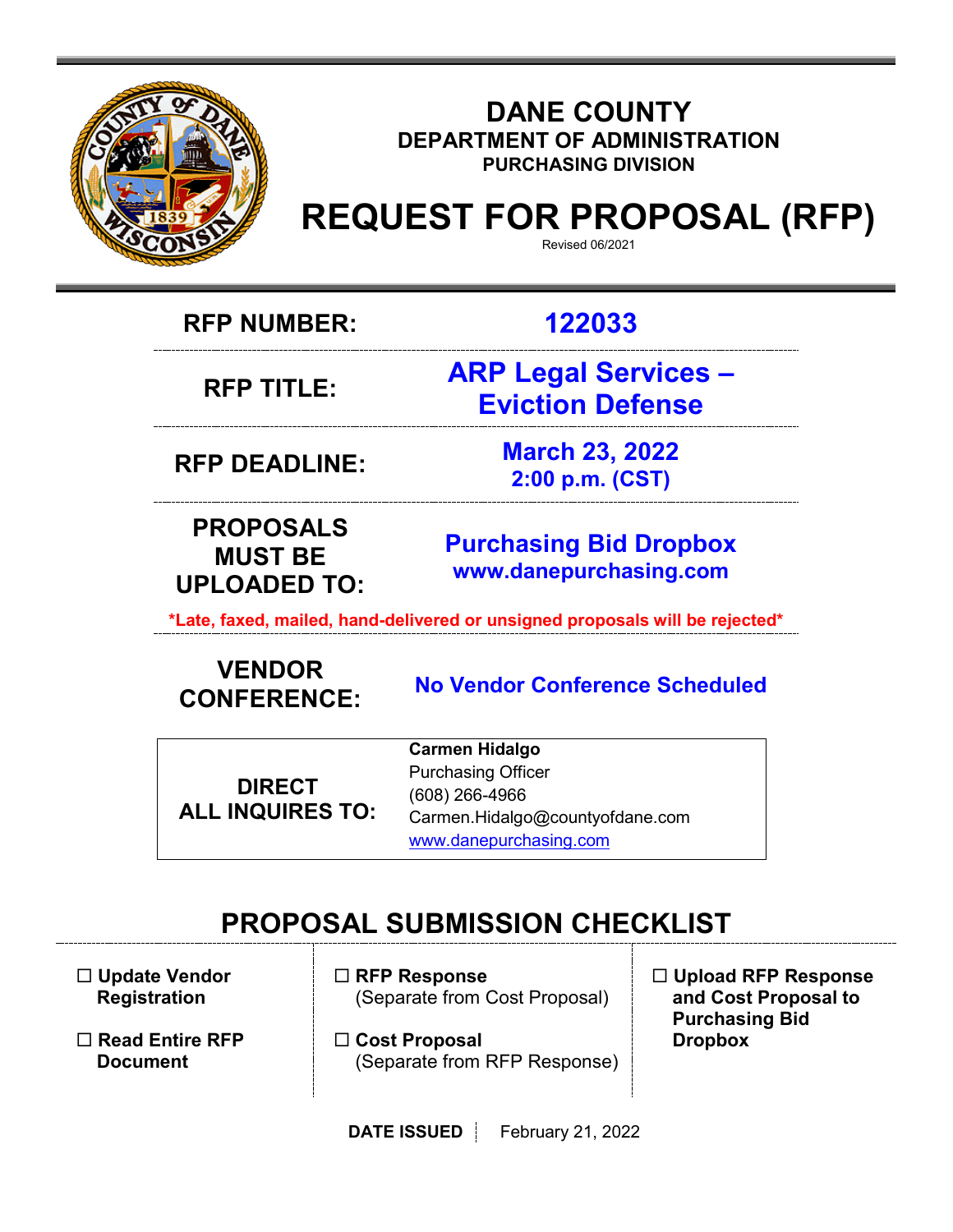# **Table of Contents**

#### **1.0 RFP OVERVIEW**

- 1.1 Introduction
- 1.2 Clarification of the Specifications
- 1.3 Vendor Conference
- 1.4 Calendar of Events
- 1.5 Evaluation Criteria
- 1.6 Submittal Instructions

#### **2.0 PROJECT OVERVIEW AND SCOPE OF SERVICES**

- 2.1 Definitions and Links
- 2.2 Scope of Services/Specification Overview
- 2.3 Program Funding<br>2.4 Program Eligibility
- Program Eligibility
- 2.5 Program Goals
- 2.6 Needs and Requirements
- 2.7 Program Reporting and American Rescue (ARP) Funding Compliance
- 2.8 Invoice and Payment Process

#### **3.0 PROPOSAL PREPARATION REQUIREMENTS**

- 3.1 Attachment A Vendor Information
- 3.2 Table of Contents
- 3.3 Program Description
- 3.4 Program Strategies and Activities
- 3.5 Equity and Inclusivity
- 3.6 Experience and Qualifications for the Proposed Program
- 3.7 Attachment B Agency Governing Board
- 3.8 Attachment C Staff-Board-Volunteer Descriptors
- 3.9 RFP Cost Proposal

#### **4.0 ATTACHMENTS**

Attachment A – Vendor Information Attachment B – Agency Governing Board Attachment C – Staff-Board-Volunteer Descriptors Attachment D – Dane Core 2.0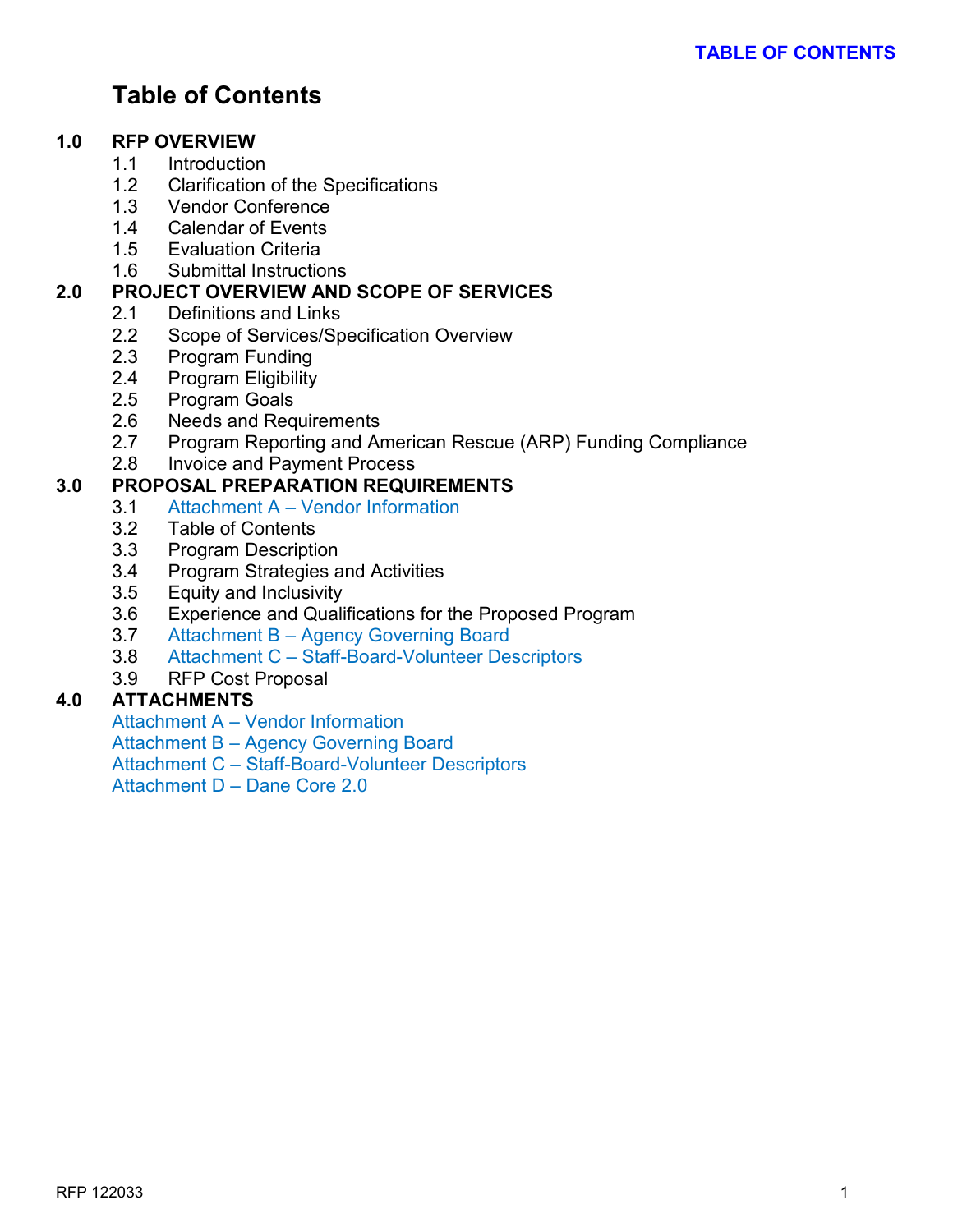#### **1.0 RFP OVERVIEW**

#### **1.1 Introduction**

The purpose of this document is to provide interested parties with information to enable them to prepare and submit a proposal according to the specifications set forth within this document.

The County intends to use the results of this process to award a contract or issue of purchase order for the product(s) and or services(s) stated.

**The Dane County Purchasing Division is the sole point of contact for questions and issues that may arise during the RFP process.**

#### **1.2 Clarification of the Specifications**

All inquiries concerning this RFP must be **emailed** to the **person indicated on the cover page** of the RFP Document.

Any questions concerning this RFP must be submitted in writing by e-mail on or before the stated date on the **Calendar of Events** (Section 1.4).

Proposers are expected to raise any questions, exceptions, or additions they have concerning the RFP document at this point in the RFP process. If a proposer discovers any significant ambiguity, error, conflict, discrepancy, omission, or other deficiency in this RFP, the proposer should immediately notify the contact person of such error and request modification or clarification of the RFP document.

Proposers are prohibited from communicating directly with any employee of Dane County, except as described herein. No County employee or representative other than those individuals listed as County contacts in this RFP is authorized to provide any information or respond to any question or inquiry concerning this RFP.

#### **1.3 Vendor Conference**

There will not be a vendor conference.

#### **1.4 Calendar of Events**

Listed below are specific and estimated dates and times of actions related to this RFP. The actions with specific dates must be completed as indicated unless otherwise changed by the County. In the event that the County finds it necessary to change any of the specific dates and times in the calendar of events listed below, it will do so by issuing an addendum to this RFP and posting such addendum on the Dane County [website.](http://www.danepurchasing.com/) There may or may not be a formal notification issued for changes in the estimated dates and times.

| <b>DATE</b>       | <b>EVENT</b>                                         |
|-------------------|------------------------------------------------------|
| February 21, 2022 | <b>RFP Issued</b>                                    |
| March 9, 2022     | Last day to submit written inquiries (2:00 p.m. CST) |
| March 14, 2022    | Addendums or supplements to the RFP posted on        |
|                   | the Purchasing Division website                      |
| March 23, 2022    | Proposals due (2:00 p.m. CST)                        |
| March 30, 2022    | <b>Vendor Selection/Award</b>                        |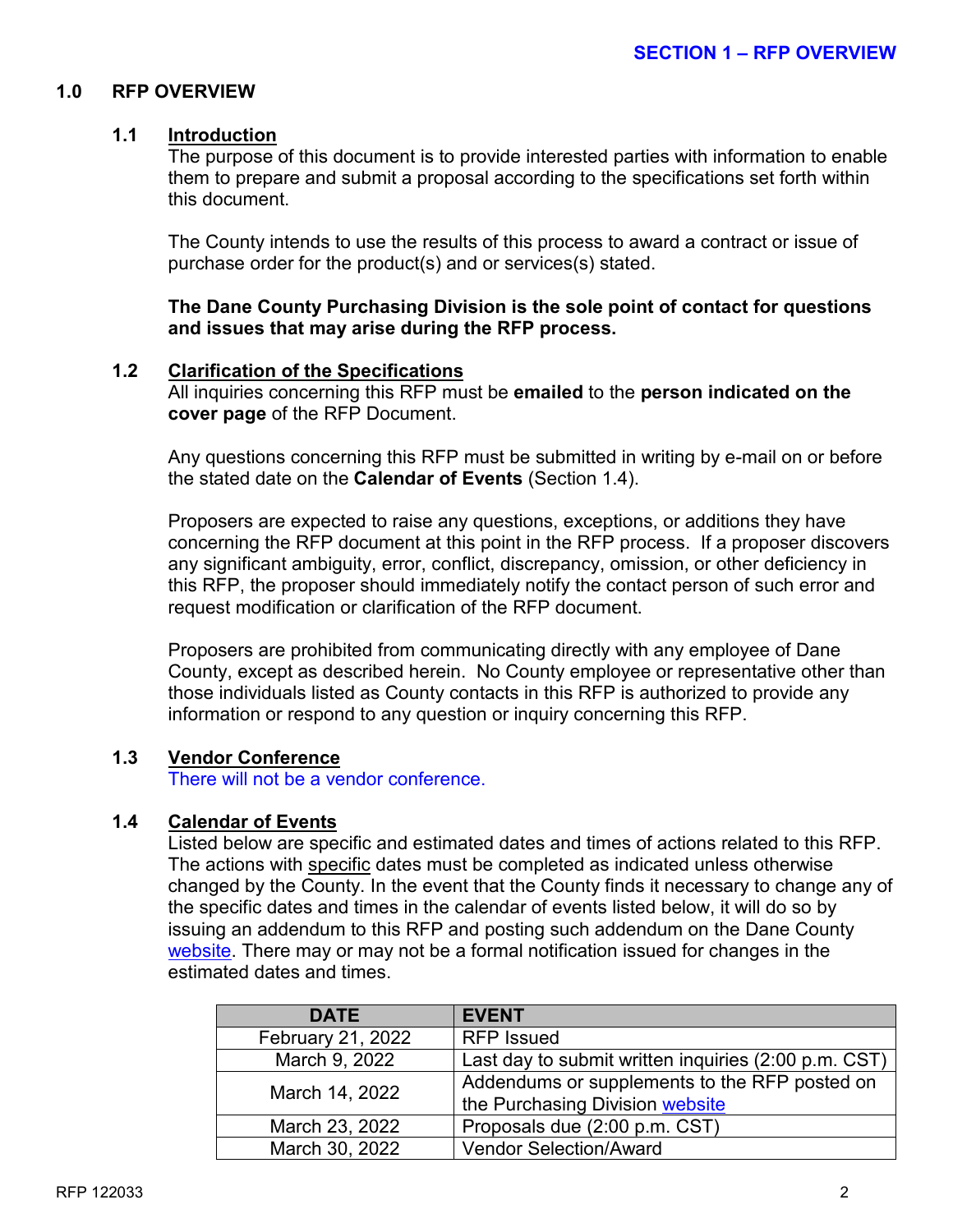#### **1.5 Evaluation Criteria**

The proposals will be scored using the following criteria:

| <b>Proposal Requirements</b>                 | Percent |  |
|----------------------------------------------|---------|--|
| <b>Program Description</b>                   | 20%     |  |
| (Section 3.3)                                |         |  |
| <b>Program Strategies and Activities</b>     | 30%     |  |
| (Section 3.4)                                |         |  |
| <b>Equity and Inclusivity</b>                | 15%     |  |
| (Section 3.5)                                |         |  |
| <b>Experience and Qualifications for the</b> |         |  |
| <b>Proposed Program</b>                      | 20%     |  |
| (Section 3.6)                                |         |  |
| Cost                                         | Percent |  |
| <b>Cost Proposal</b>                         | 15%     |  |
| Total                                        | 100%    |  |

#### **1.6 Submittal Instructions**

Proposals must be received in the Purchasing – Bid Dropbox located on the [www.danepurchasing.com](http://www.danepurchasing.com/) website no later than the date and time indicated within the RFP Deadline field on the RFP Cover Page or addenda. Late, faxed, mailed, handdelivered, or unsigned proposals will be rejected unless otherwise specified. Dane County is not liable for any cost incurred by proposers in replying to this RFP.

All proposals must be saved in PDF format unless otherwise specified within the RFP document and the file name shall include the RFP# and name of business submitting proposal.

**Example of how to name the files: – Vendor Name – RFP Response – Vendor Name – Cost Proposal – Vendor Name – Attachment A**

Responses/answers are required for all sub-sections within Section 3.0 and required attachments. If incomplete bid responses are submitted by a proposer, it will impact scoring and/or may be deemed ineligible for review and award.

To Submit a Proposal:

- 1. Go to [www.danepurchasing.com](http://www.danepurchasing.com/) and click on Purchasing Bid Dropbox or click on the Open RFP's and Bids page link.
- 2. Click on the Submit a Bid button within the green Purchasing Bid Dropbox.
- 3. Type in the Email, First Name, Last Name and Company information and click Continue.
- 4. Drag and drop the RFP files one at a time into the "Drag files here" box.
- 5. After all files have been placed into the "Drag files here" box, click on the blue Upload button.
	- a. The file upload status can be seen for each document uploaded.
	- b. After each document reaches 100%, it will say "Uploaded".
- 6. Confirm all files have been uploaded and then close out of the window.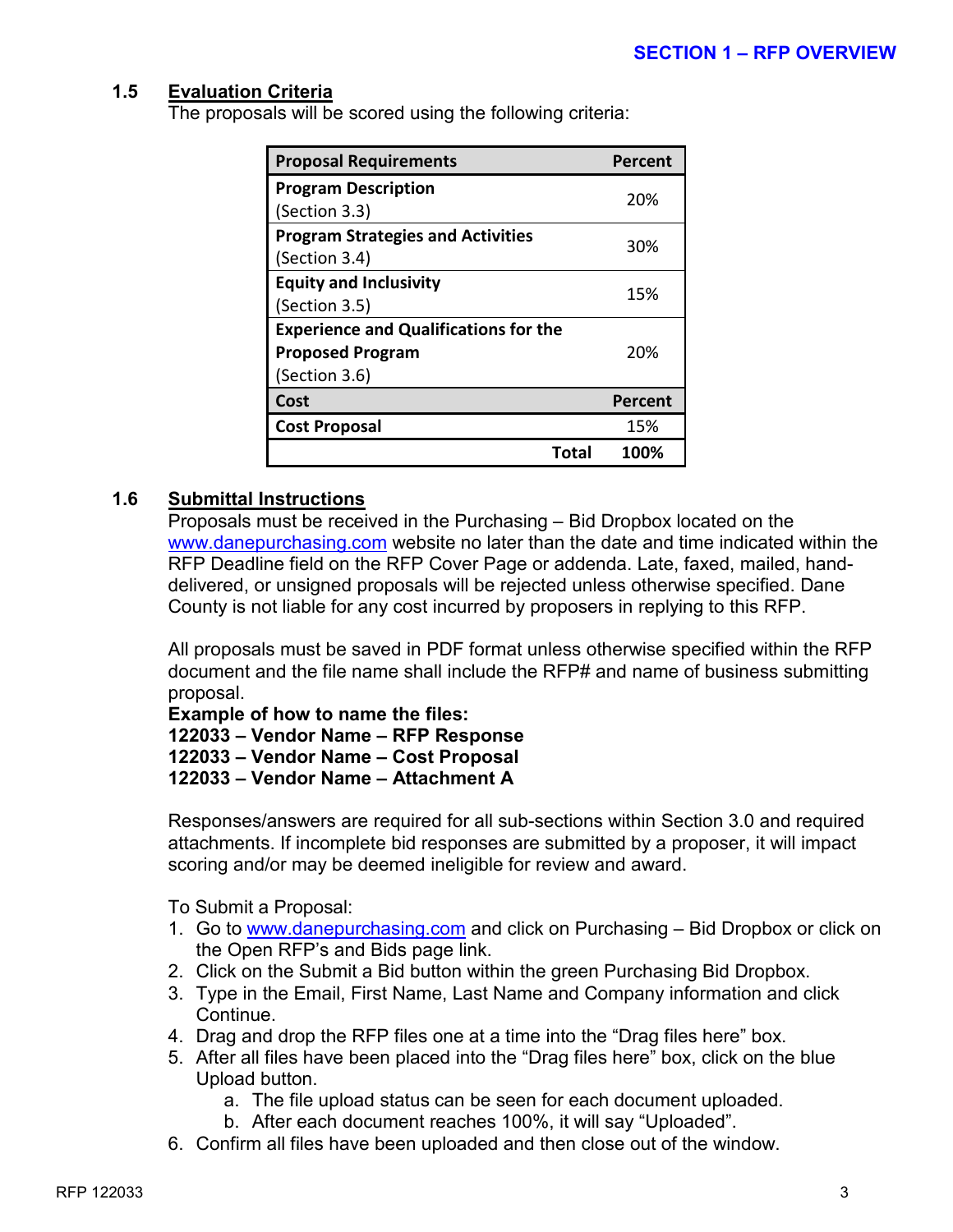#### **2.0 PROJECT OVERVIEW AND SCOPE OF SERVICES**

#### **2.1 Definitions and Links**

The following definitions and links are used throughout the RFP. **County:** Dane County **County Agency:** Department/Division utilizing the service or product. **Dane County Purchasing website:** [www.danepurchasing.com](http://www.danepurchasing.com/) **Fair Labor Practices websites:** [www.nlrb.gov](http://www.nlrb.gov/) and [http://werc.wi.gov](http://werc.wi.gov/) **Purchasing**

**Proposer/Vendor/Firm/Contractor:** a company submitting a proposal in response to this RFP.

#### **2.2 Scope of Services/Specification Overview**

The Dane County Department of Human Services' (DCDHS) Housing Access and Affordability Division (HAA) is seeking proposals for the provision of legal services at court to support those households facing housing instability due to an eviction or foreclosure.

Services must be provided in coordination with the Dane Core 2.0 emergency rental assistance collaborative, administered jointly by Dane County, the City of Madison, and their contracted collaboration partners.

In the case of a collaborative application for legal services, one entity must serve as the lead contracting agency for the partnership and ensure compliance with all contract guidelines. The lead agency may then contract with other program partners for outreach and administration.

The cost of any such sub-contracts must be included in the administrative allocation of the lead agency. The lead agency will be responsible for program administration, processing financial payments for applicants, reporting/record keeping, and coordinating all outreach efforts in and out of court.

The funding for this program includes two federal sources of funding. Both were authorized in the 2021 American Rescue Plan (ARP) and must be administered in compliance with clear guidelines determined and enforced by the federal government that include; eligible costs, applicant eligibility, how eligibility is verified by the provider, prevention of duplication of federal benefit, maintenance of applicant records and financial records, and more.

#### **2.3 Program Funding**

Funding for legal defense services provided with American Rescue Plan (ARP) local aid administered by Dane County.

This engagement targets the provision of approximately 4,160 hours in estimated legal defense services during the contract period.

Funding for emergency rental assistance for court involved tenants is provided with COVID-19 relief for Emergency Rental Assistance (ERA 1) administered by Dane County.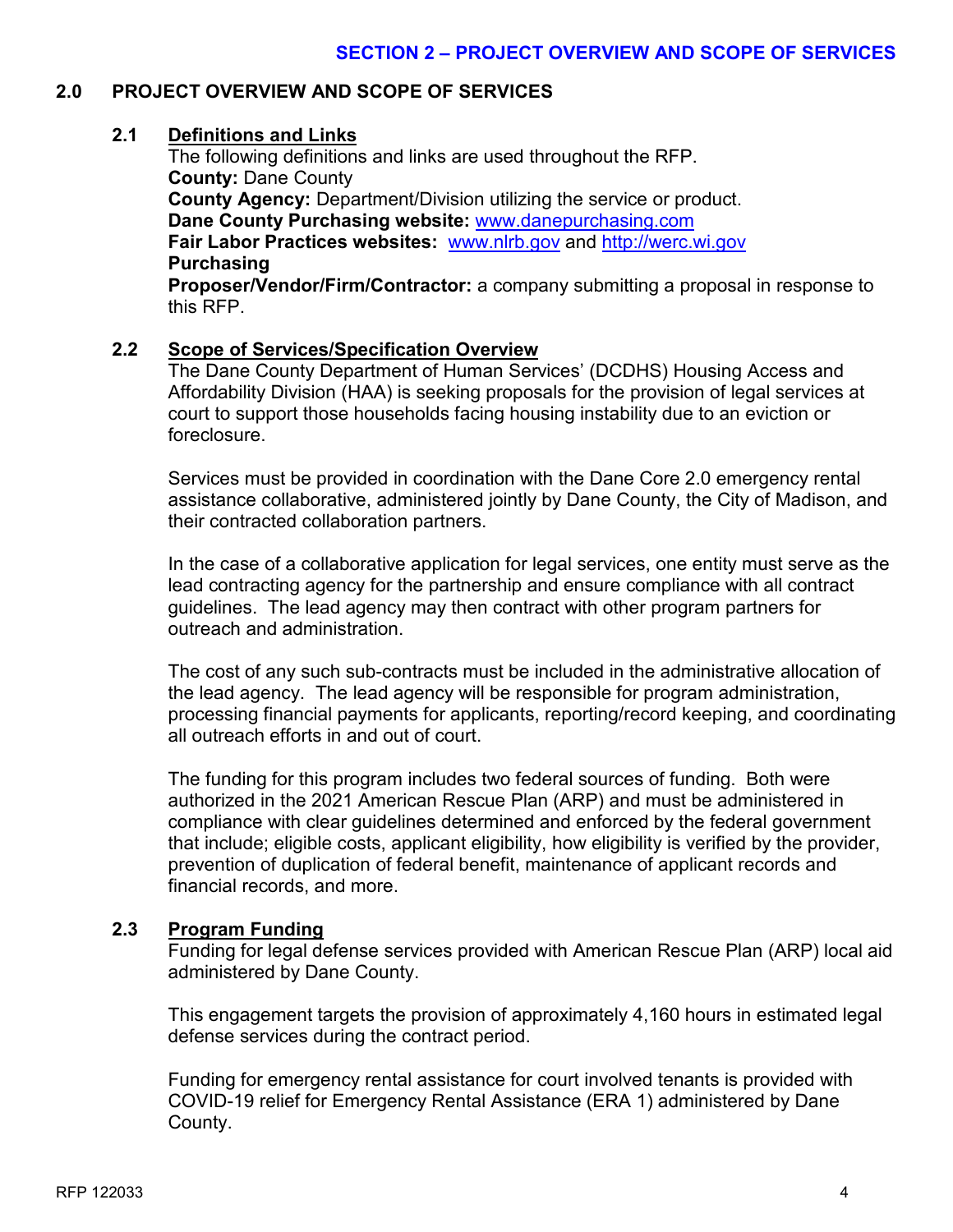#### **SECTION 2 – PROJECT OVERVIEW AND SCOPE OF SERVICES**

\$1,000,000 is available for direct assistance with court settlements at eviction court proceedings for Dane County residents.

#### **2.4 Program Eligibility**

To access legal services, a household must be low-income and facing court-involved eviction or foreclosure proceedings.

#### **2.5 Program Goals**

- 1. Provide services with the knowledge and experience necessary to advocate on behalf of tenant.
- 2. Aid more tenants involved in legal proceedings with the legal support necessary to maintain their housing and prevent homelessness.
- 3. Negotiate with landlords to reach agreements that avoid a forceful eviction and reduce tenant's eviction court record (payment plan or planned move-out).
- 4. Help provide education to tenants about their rental rights and the eviction process.
- 5. Connect clients to other community resource needs as necessary.

#### **2.6 Needs and Requirements**

- 1. Provider must understand eligibility requirements for the program and provide advice and guidance to tenants experiencing housing instability that could benefit from legal counsel.
- 2. Provider must understand protections provided to tenants and landlords under State of Wisconsin (WI Stat. CH 704) and administrative rule (WI Admin. Code CH. ATCP 134).
- 3. Legal Services must be provided by an agency or program partner that employs law professionals or can assemble a skilled and willing group of practitioners licensed to practice law in the State of Wisconsin.
- 4. Legal assistance must include representation in court proceedings, negotiations with landlords to avoid forced evictions, understanding the eviction process and client rights, and how to resolve issues that could lead to eviction actions.
- 5. Provider must be willing to connect/refer clients to other community resources as needed.
- 6. Provider must work collaboratively with other agencies and systems to maximize the overall impact of legal assistance.
- 7. Provide regular program and demographics reporting to the Dane County Contract Manager for this program, including financial reports.
- 8. Identify program partners who will provide legal services at court during all eviction related court hearings.
- 9. Identify clients for referral to legal services partners and ensure successful relationship between the client and legal service provider.
- 10.Ensure implementation of stipulated court agreement is executed at or prior to the scheduled court hearing or eviction trial.
- 11.Develop and implement a system to transfer electronic records to Dane County to meet federal program requirements when benchmarks for funding distribution are met.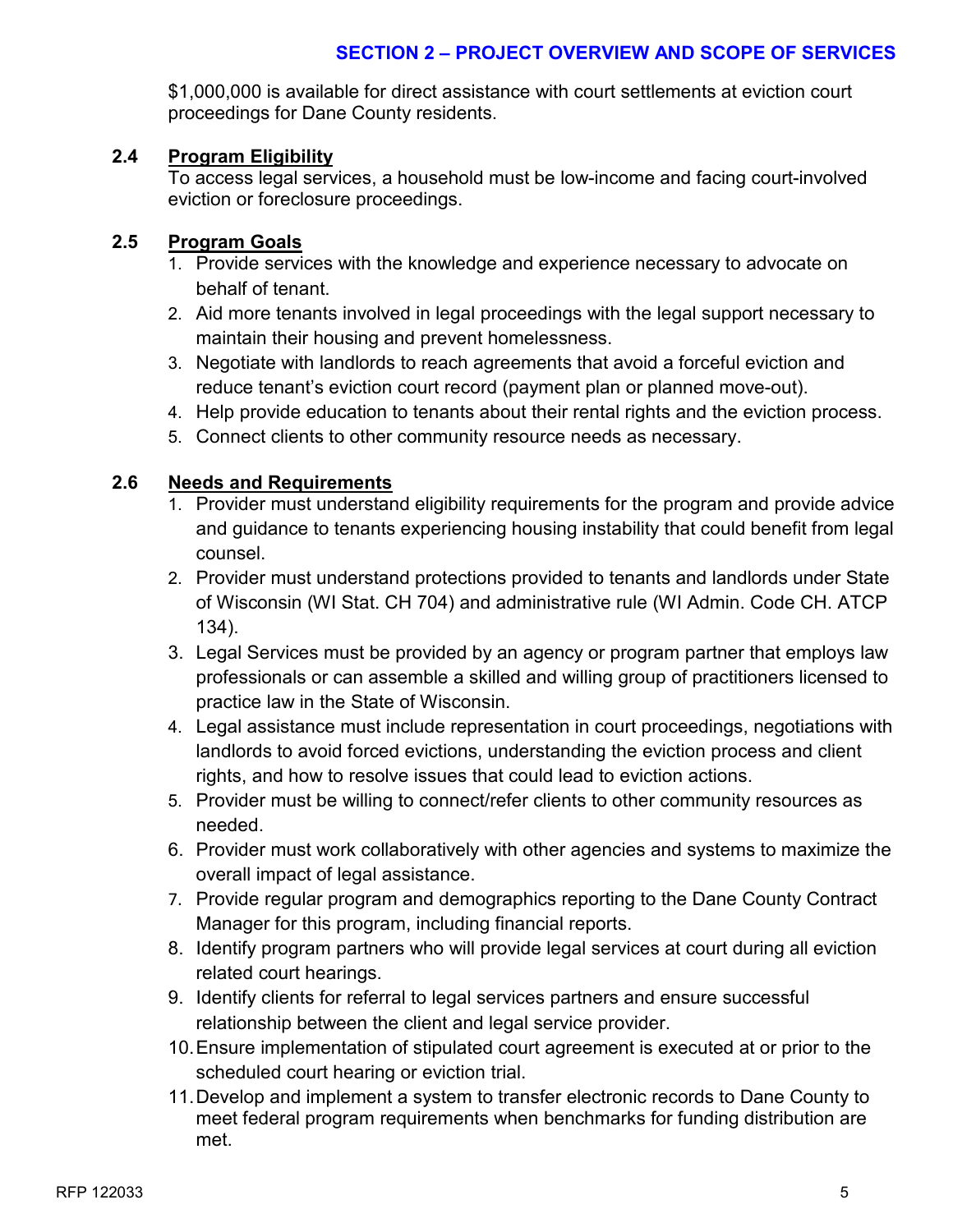#### **SECTION 2 – PROJECT OVERVIEW AND SCOPE OF SERVICES**

- 12.Participate in regular meetings with Dane County staff and the Dane Core 2.0 collaborative as requested by Dane County. 12. Demonstrate that the provider can, through its own efforts or through collaboration with community partners, reach all segments of the population, including underserved populations.
- 13.Develop and obtain a stipulated agreement with the household's landlord at time of disbursement that maximizes the number of months a landlord will not take any action to remove the tenant due to rent-related reasons, will not raise rent, and to forgive the tenant's back rental balance and/or any late fees over 6 months old.

#### **2.7 Program Reporting and American Rescue Plan (ARP) Funding Compliance**

To comply with federal reporting guidelines, the selected vendor(s) must provide information to its Dane County contract manager monthly that includes the items below. Additional information beyond what is listed below may be requested pursuant to federal guidelines or Dane County guidelines.

- Unduplicated number of households served.
- Demographics of households served.
- Number of forced evictions prevented.
- Number of forced evictions that moved forward.
- Housing retention rate of clients at 6 months.
- Housing retention rate of clients at 12 months.

Additional reporting guidance and Dane CORE 2.0 policy and program information is provided in the attached manual. This document is updated regularly with national and local guidance changes.

Reporting guidelines are provided by the US Treasury and can be found [here:](https://home.treasury.gov/policy-issues/coronavirus/assistance-for-state-local-and-tribal-governments/emergency-rental-assistance-program/guidance) https://home.treasury.gov/policy-issues/coronavirus/assistance-for-state-local-and-tribalgovernments/emergency-rental-assistance-program/guidance. Please note these are the most up to date set of guidelines and may change throughout the contract period. You will be notified by the Contract Manager of any changes.

#### **2.8 Invoice and Payment Process**

Invoices must be submitted and payments will be made based on unit cost and number of units provided. The "unit" is described within the Cost Proposal section of this RFP (ie: hourly rate of direct client services). Invoices shall be issued by the Provider to Dane County on a monthly basis.

- 1. Provider shall issue an invoice upon completion of services and/or delivery of such deliverables within the given time period. Invoices must reference the Dane County purchase order number issued for the services/deliverables described herein. Payment shall be made within 30 days of County's receipt of accepted invoice.
- 2. Email delivery of invoices is encouraged and preferred see the Bill To section of the Dane County purchase order.
- 3. At minimum, each invoice must include the following:
	- a. Provider's Name
	- b. Remit To Address
	- c. Dane County Purchase Order Number
	- d. Detailed Description of the Services Provided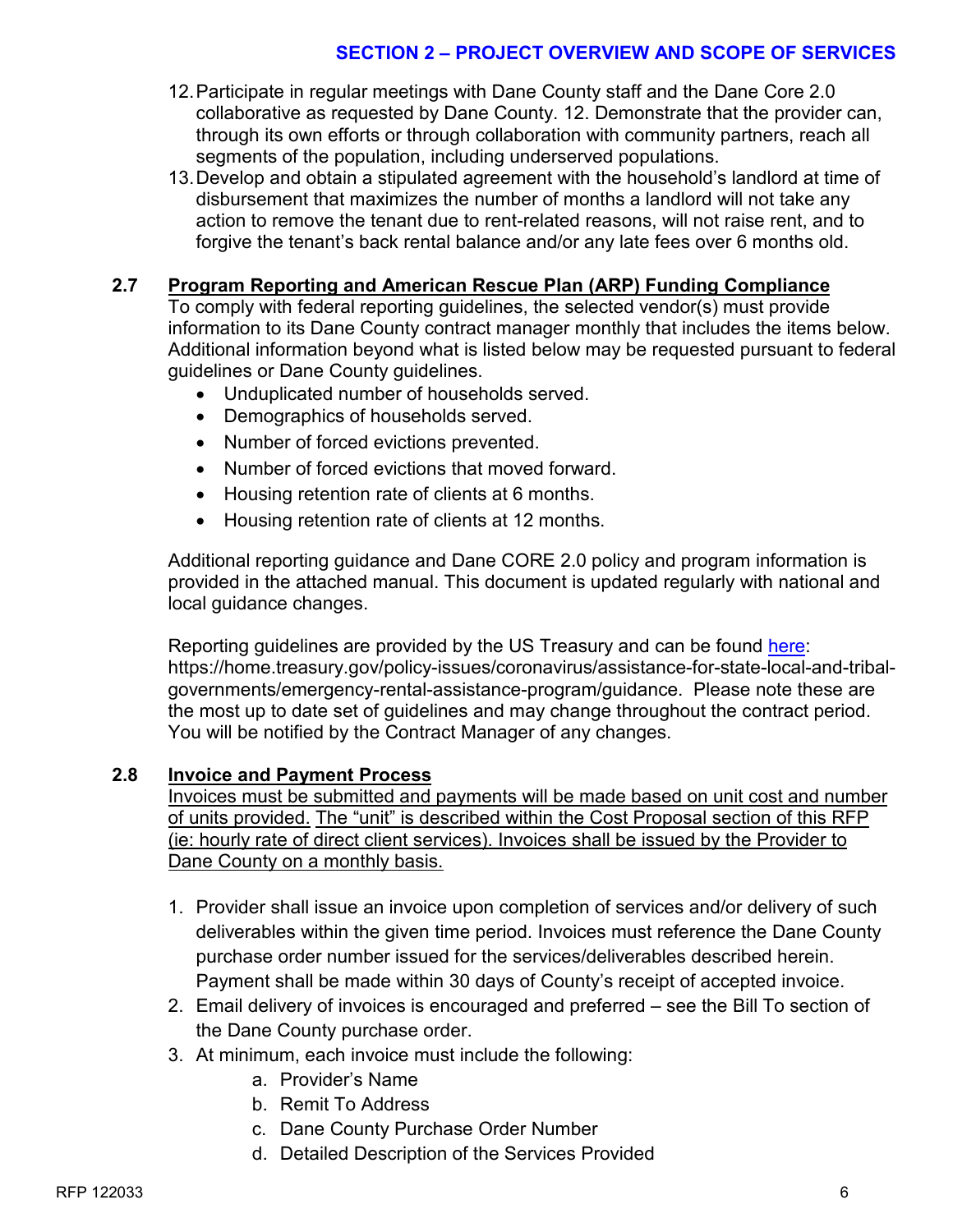#### **SECTION 2 – PROJECT OVERVIEW AND SCOPE OF SERVICES**

- e. Period of Time in which Services were Provided
- f. Rate or Cost of Services per the RFP Cost Proposal and resulting **Contract**
- g. Quantity of Services Provided this unit of measurement is determined by the RFP Cost Proposal and resulting Contract (ie: 45 hours)
- 4. Only properly submitted invoices will be processed for payment. Any invoice failing to comply with these provisions may be returned for correction and reissue.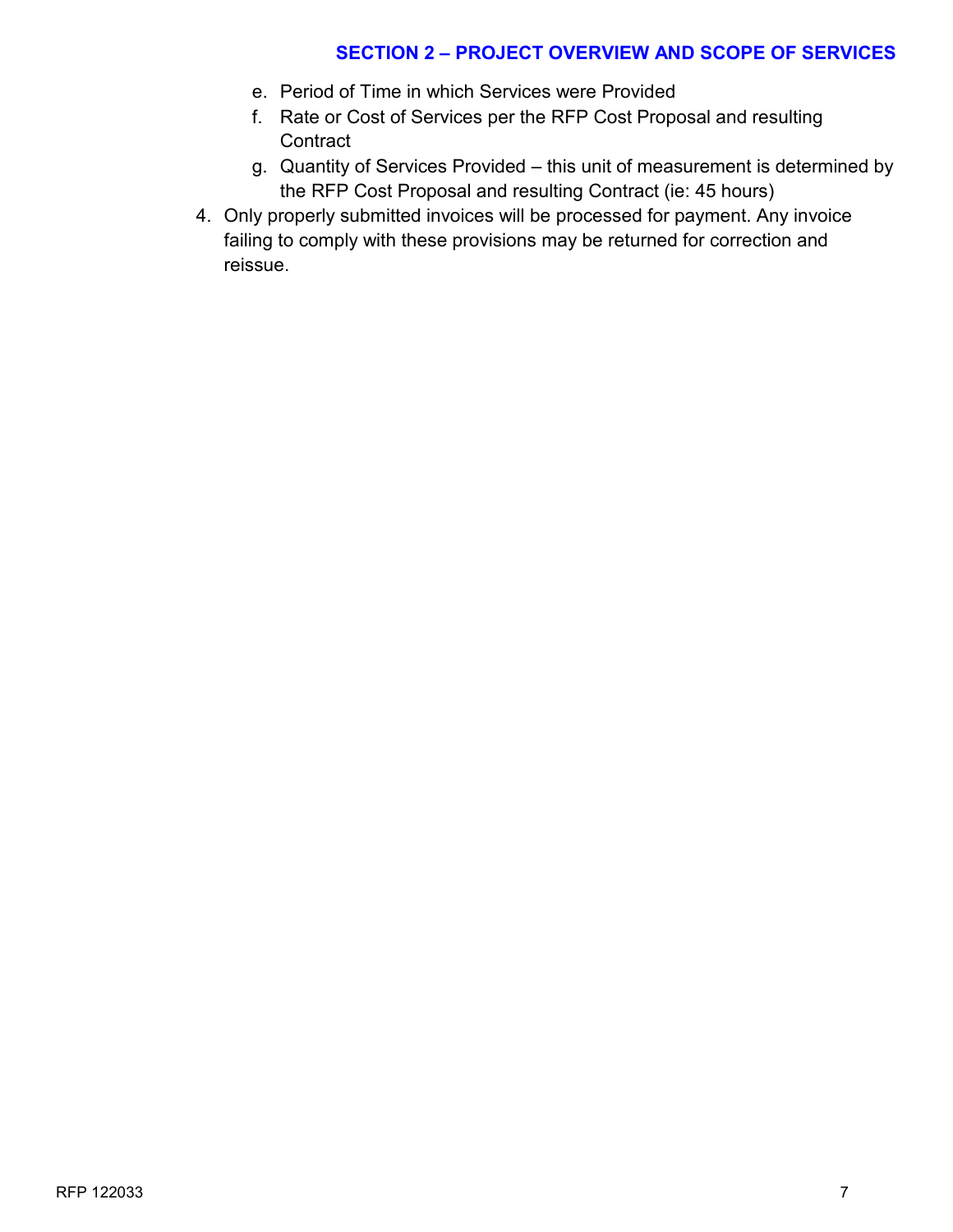#### **3.0 RFP RESPONSE PREPARATION REQUIREMENTS**

Proposals shall be organized to comply with the section numbers and names as shown below. Each section heading should be clearly marked. Graphics may be included. The RFP sections which should be submitted/responded to are:

#### **3.1 Attachment A – Vendor Information**

#### **3.2 Table of Contents**

Provide a table of contents that, at a minimum, includes all of the sections as identified below. Listings of sub-sections and graphics/tables also may be included. Section dividers are encouraged.

#### **3.3 Program Description**

- a. Describe your proposed program and how it is going to meet the needs described in the RFP. This should be an overview.
- b. Include a timeline for program implementation. Services must begin no later than June 1st, 2022.
- c. Include estimates for the number of clients served by the program and client-level outcomes.
- d. Describe in detail how eligibility for legal services will be determined in order to serve households in greatest need of resources.
- e. Identify if the funds in this RFP will be used to expand services or support existing service levels.
- f. Provide your program's mission, goals, and strengths in working with people experiencing housing instability and in need of legal services.
- g. Provide an overview of your organization. Describe the staffing that will be used to meet the needs and expectations described in the RFP. Specify how many staff members will be present during the day and overnight and what their duties and responsibilities will entail.
- h. The proposer shall describe qualifications for staff who would be assigned to the project and indicate whether they are currently employed or positions need to be hired.
- i. Provide information illustrating the administrative capabilities and structure of the agency (i.e. organizational chart) and how the program fits into existing agency operations.
- j. Provide résumés of key staff and copies of licenses, if applicable, and a listing of the board of directors. These may be separate attachments.

#### **3.4 Program Strategies and Activities**

a. Describe the specific strategies and activities to be used to achieve the stated objectives, expectations, and desired outcomes in the RFP. Please be specific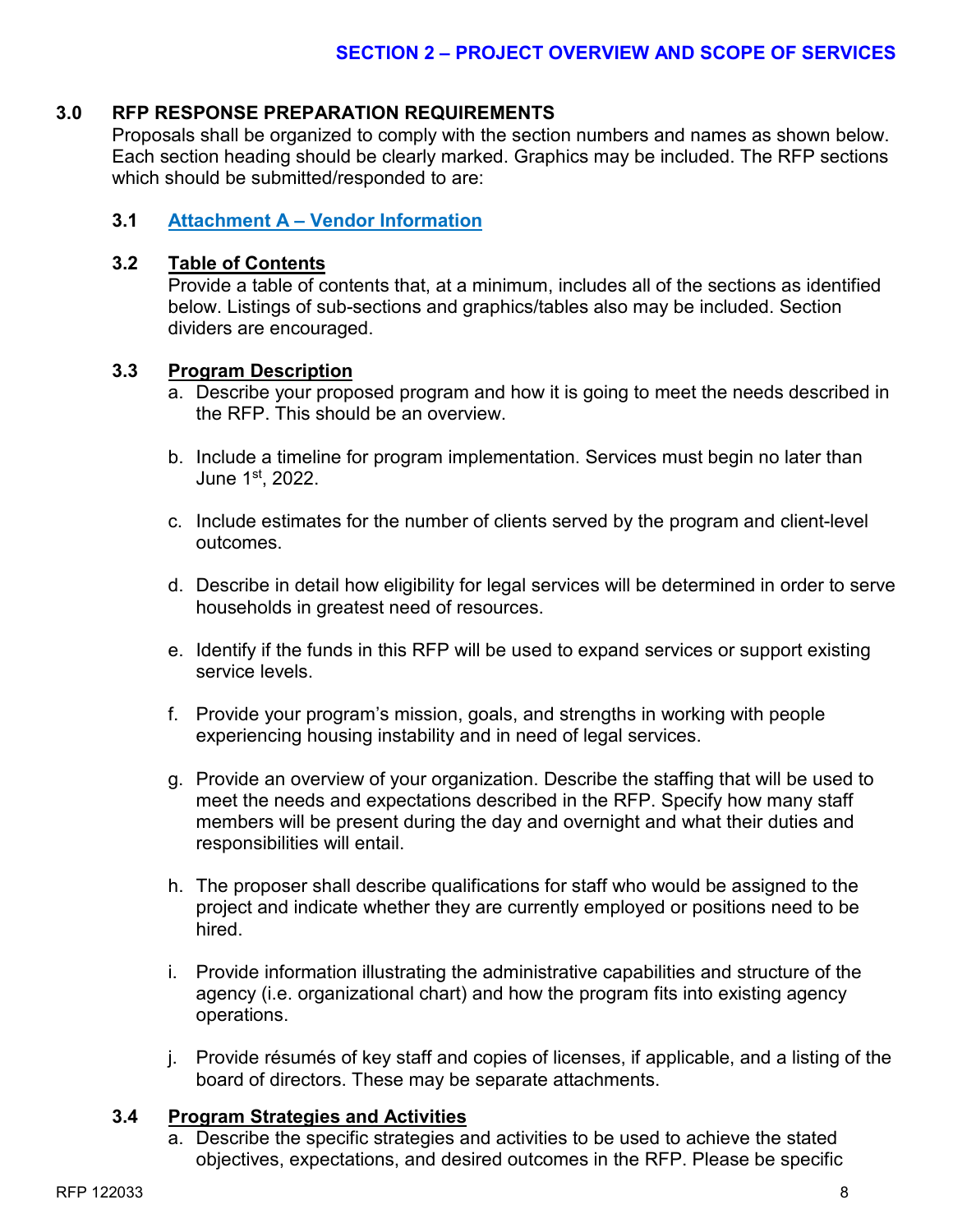#### **SECTION 3 – PROPSAL PREPARATION REQUIREMENTS**

regarding the performance measurements that will be used to calculate outcomes.

- b. Provide relevant and recent performance measures and outcomes for work done in this area. If the agency has not provided services in this area before, please provide any relevant performance measures for similar services.
- c. Describe in detail how the services outlined in the RFP will interact with and collaborate with other existing and relevant programs to support stability and connection to resources for clients.
- d. Describe in detail your agency's approach to provision of services. Include your proposed client to staff ratio, how frequently staff will meet with clients, and any specialized services your agency staff provide (connections to behavioral health, employment and training, etc.).
- e. Describe the agency's process for responding to customer grievances, complaints, and/or appeals, as well as the agency's service termination policy.

#### **3.5 Equity and Inclusivity**

- a. Describe the strategies and activities that will be used to make this program culturally relevant and to promote racial equity.
- b. Describe the specific strategies that will be used to help underserved populations access services provided by program.
- c. Describe the experience and qualification of your agency to provide programs that are welcoming to persons of all backgrounds and cultures. If improvement efforts are underway in this area, please include any explicit plans your agency is undertaking.

#### **3.6 Experience and Qualifications for the Proposed Program**

- a. Include your agency's mission statement and discuss how this proposed program aligns with that mission.
- b. Describe the experience and professional qualifications of your agency to provide the proposed program.
- c. Submit 2 3 letters of reference on relevant agency letterhead. References should be specific to the service offered. References should be from agencies you have done business with or those with whom you have collaborated. [Reference checks may be conducted with these agencies and others in the community.]
- d. Provide detailed information on any relevant experience working with the target population outlined in this RFP.
- e. Detail specific trainings that staff are provided/will be provided, in particular, trainings focused on progressive engagement, trauma informed care, de-escalation, and/or trainings related to cultural competency.
- f. Provide specific and relevant examples of community collaborations between the applicant and other agencies that provide services in the areas of housing and homelessness, employment and training, and/or health care.